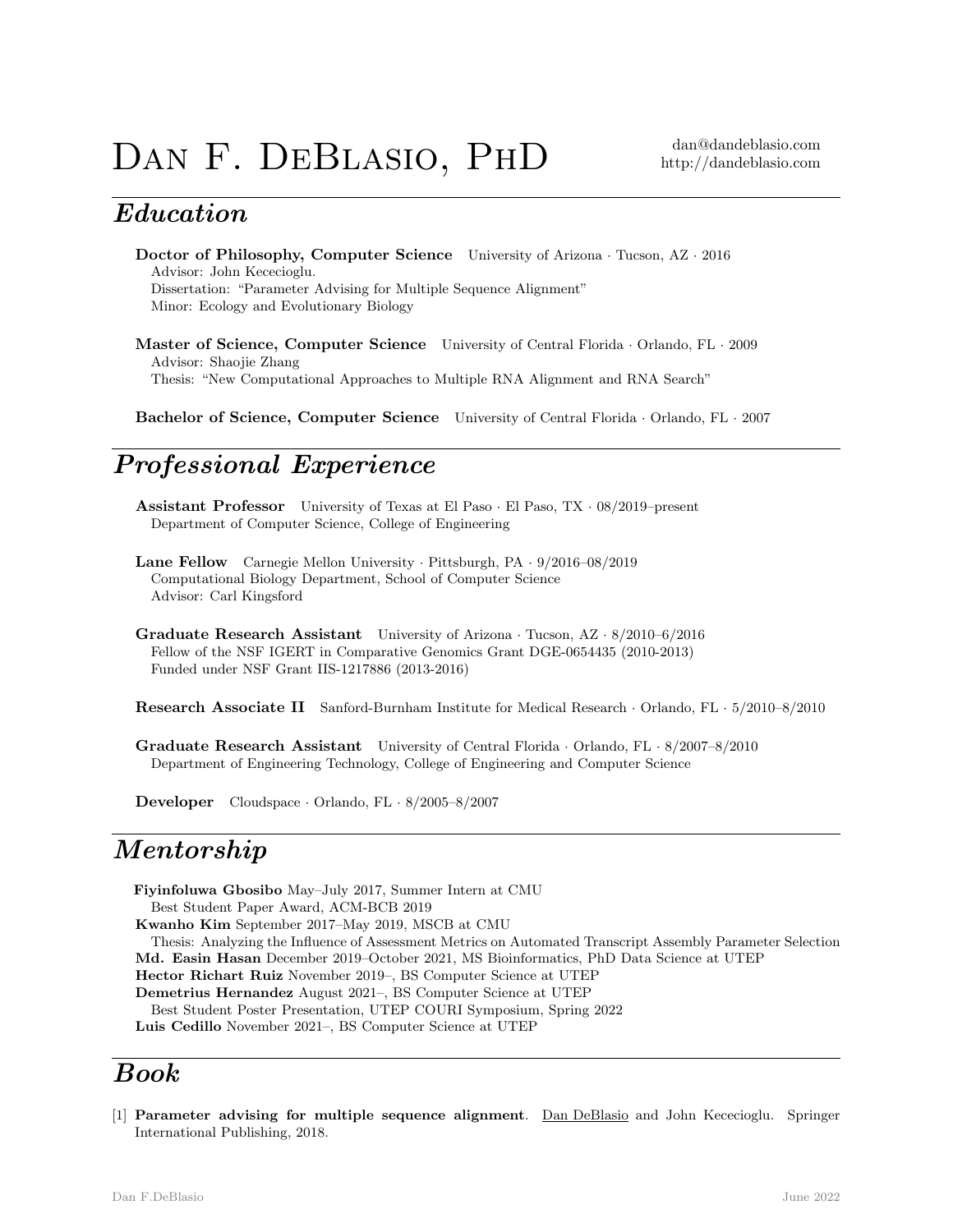## Theses

- [1] Parameter advising for multiple sequence alignment. Daniel F DeBlasio. PhD Thesis. University of Arizona, Tucson, Arizona, 2016.
- [2] New Computational Approaches For Multiple RNA Alignment And RNA Search. Daniel F DeBlasio. Masters Thesis. University of Central Florida, Orlando, Florida, 2009.

# Publications

- [1] How much data is sufficient to learn high-performing algorithms? Generalization guarantees for data-driven algorithm design. Maria-Florina Balcan, Dan DeBlasio, Travis Dick, Carl Kingsford, Tuomas Sandholm, and Ellen Vitercik. Proc. of the 53nd ACM SIGACT Symp. on Theory of Computing (STOC), 2021.
- [2] More Accurate Transcript Assembly via Parameter Advising. Dan DeBlasio, Kwanho Kim, and Carl Kingsford. The Journal of Computational Biology, August 2020,

originally appeared as Towards building an automated bioinformatician: more accurate transcript assembly via parameter advising Dan DeBlasio, Kwanho Kim, and Carl Kingsford, Proceedings of the Workshop on Computational Biology at The International Conference on Machine Learning (WCB@ICML), June 2019.

- [3] Practical universal k-mer sets for minimizer schemes. Dan DeBlasio, Fiyinfoluwa Gbosibo, Carl Kingsford, and Guillaume Marçais. Proceedings of the 10th ACM Conference on Bioinformatics, Computational Biology, and Health Informatics (ACM-BCB), September 2019. Best Student Paper Award.
- [4] Locality sensitive hashing for the edit distance. Guillaume Marçais, Dan DeBlasio, Prashant Pandey, and Carl Kingsford. The joint proceedings of the 26th International Conference on Intelligent Systems for Molecular Biology (ISMB) and the 18th European Conference on Computational Biology (ECCB), July 2019.
- [5] Boosting Alignment Accuracy by Adaptive Local Realignment. Dan DeBlasio and John Kececioglu. accepted to Journal of Computational Biology, 25(7), July 2018,

originally appeared as Boosting Alignment Accuracy by Adaptive Local Realignment. Dan DeBlasio and John Kececioglu. Proceedings of the 21st Conference on Research in Computational Molecular Biology (RECOMB), April 2017.

- [6] Asymptotically optimal minimizers schemes. Guillaume Marçais, Dan DeBlasio, and Carl Kingsford. Proceedings of the 26th International Conference on Intelligent Systems for Molecular Biology (ISMB), July 2018.
- [7] Core column prediction for protein multiple sequence alignments. Dan DeBlasio and John Kececioglu. Algorithms for Molecular Biology, 12(1), April 2017, originally appeared as Predicting Core Columns of Protein Multiple Sequence Alignments for Im-

proved Parameter Advising. Dan DeBlasio and John Kececioglu. Proceedings of the 16th International Workshop on Algorithms in Bioinformatics (WABI), August 2016.

- [8] Genome Sequence of Ophidiomyces ophiodiicola, an Emerging Fungal Pathogen of Snakes. Mana Ohkura, Robert R. Fitak, Jennifer H. Wisecaver, Dan DeBlasio, Faheem Niazi, Michael Egholm, Steven D. Rounsley, Chinnappa D. Kodira, and Marc J. Orbach. Genome Announcements, 5(30), July 2017.
- [9] SICLE: a high-throughput tool for extracting evolutionary relationships from phylogenetic trees. Dan F. DeBlasio and Jennifer H. Wisecaver. PeerJ, 4, August 2016.
- [10] Ensemble Multiple Sequence Alignment via Advising. Dan DeBlasio and John Kececioglu. Proceedings of the 6th ACM Conference on Bioinformatics, Computational Biology, and Health Informatics (ACM-BCB), September 2015.
- [11] Learning Parameter-Advising Sets for Multiple Sequence Alignment. Dan DeBlasio and John Kececioglu. IEEE/ACM Transactions on Computational Biology and Bioinformatics, 14(9), May 2017,

originally appeared as Learning Parameter Sets for Alignment Advising. Dan DeBlasio and John Kececioglu. Proceedings of the 5th ACM Conference on Bioinformatics, Computational Biology, and Health Informatics (ACM-BCB), September 2014.

[12] Accuracy estimation and parameter advising for protein multiple sequence alignment. John Kececioglu and Dan DeBlasio. Journal of Computational Biology, 20(4), April 2013,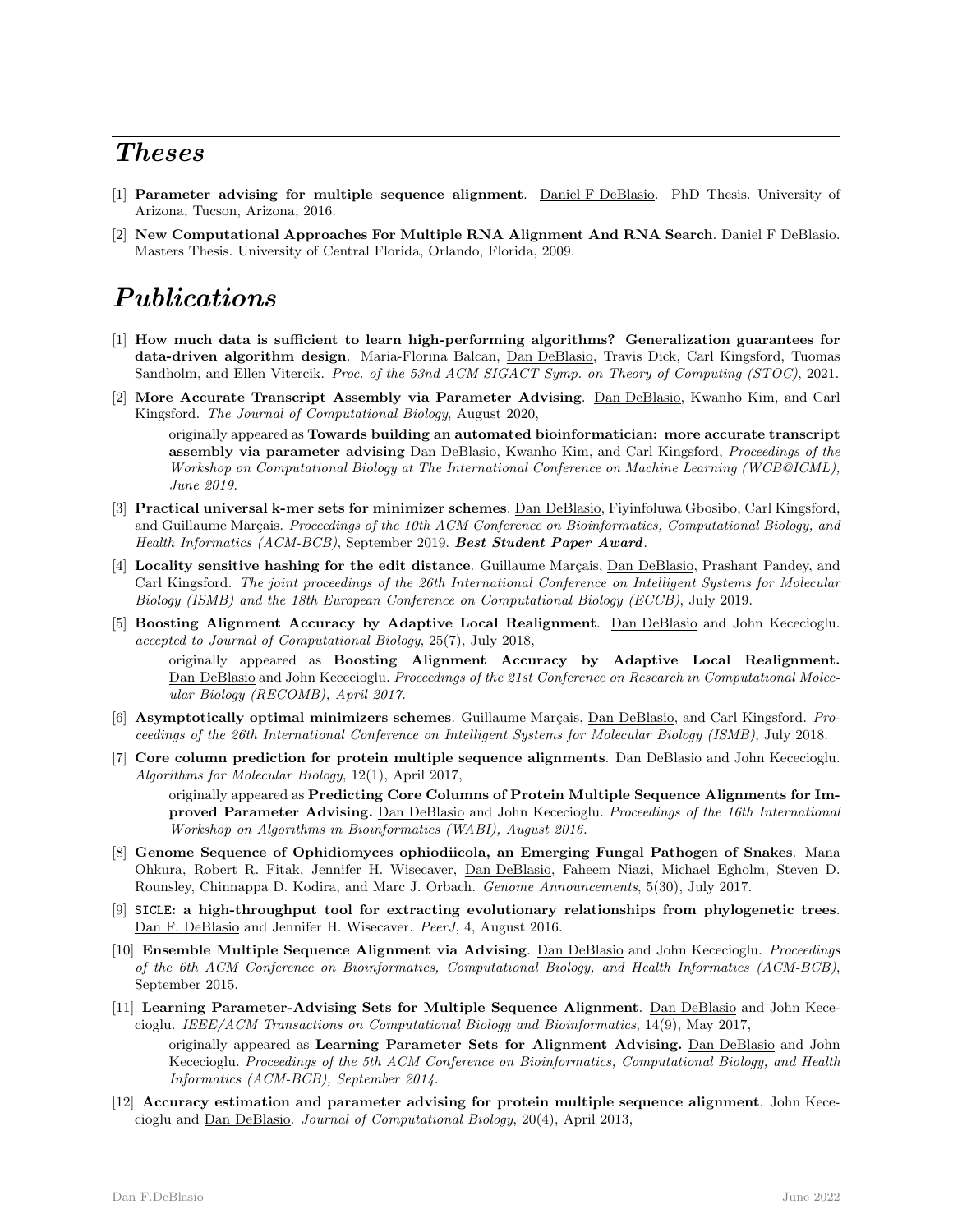originally appeared as Estimating the accuracy of multiple alignments and its use in parameter advising. Dan DeBlasio, Travis Wheeler, and John Kececioglu, Proceedings of the 16th Conference on Research in Computational Molecular Biology (RECOMB), April 2012.

[13] A Memory Efficient Method for Structure-Based RNA Multiple Alignment. Daniel DeBlasio, Jocelyne Bruand, and Shaojie Zhang. IEEE/ACM Trans. on Comp. Biology and Bioinf., 9(1), January 2012,

originally appeared as PMFastR: A New Approach to Multiple RNA Structure Alignment. Dan DeBlasio, Jocelyne Bruand, and Shaojie Zhang. Proceedings of the 9th International Workshop on Algorithms in Bioinformatics (WABI), September 2009.

- [14] Epigenetic regulation of microRNA genes and the role of miR-34b in cell invasion and motility in human melanoma. Joseph Mazar, Divya Khaitan, Dan DeBlasio, Cuncong Zhong, Subramaniam S Govindarajan, Sharmila Kopanathi, Shaojie Zhang, Animesh Ray, and Ranjan J Perera. PlOS ONE, 6(9), September 2011. (cited ≥79 times).
- [15] Epigenetic regulation of microRNA-375 and its role in melanoma development in humans. Joseph Mazar, Dan DeBlasio, Subramaniam S Govindarajan, Shaojie Zhang, and Ranjan J Perera. FEBS Letters, 585(15), August 2011. (cited ≥100 times).

# Service Related Publication

- [1] Global network of computational biology communities: ISCB's Regional Student Groups breaking barriers. Sayane Shome, ... 39 others ..., Dan DeBlasio, and Farzana Rahman. F1000Research, 8(1574), August 2019 (editorial without peer-review).
- [2] Nurturing tomorrow's leaders: The ISCB Student Council Symposia in 2018. Daniele Parisi\*, Gabriel J. Olguin-Orellana\*, Eli J. Draizen\*, Nilson Da Rocha Coimbra, Nikolaos Papadopoulos, Susanne Kirchen, Yvonne Saara Gladbach, Numrah Fadra, Nazeefa Fatima, Aishwarya Alex Namasivayam, Sayane Shome, Dan DeBlasio, Alexander M. Monzon, Farzana Rahman, and R. Gonzalo Parra. F1000Research, 8(ISCB Community Journal), January 2019 (editorial without peer-review).
- [3] Reflections on a journey: a retrospective of the ISCB Student Council symposium series. Mehedi Hassan, Aishwarya Alex Namasivayam\*, Dan DeBlasio\*, Nazeefa Fatima\*, Benjamin Siranosian, R. Gonzalo Parra, Bart Cuypers, Sayane Shome, Alexander Miguel Monzon, Julien Fumey, and Farzana Rahman. BMC Bioinformatics, 19(12):347, October 2018.
- [4] The ISCB Student Council Internship Program: Expanding computational biology capacity worldwide. Jigisha Anupama, Margherita Francescatto, Farzana Rahman, Nazeefa Fatima, Al berto Santos, Pandurang Kolekar, Avinash Kumar Shanmugam, Venkata Satagopam, Dan DeBlasio, Magali Michaut, and Emre Guney. PLOS Computational Biology, 14(1), January 2018.
- [5] Highlights of the second ISCB Student Council Symposium in Africa, 2017. Candice N. Rafael, Efejiro Ashano, Yumna Moosa, Sayane Shome, and Dan DeBlasio. F1000Research, 6(ISCB Community Journal), December 2017 (editorial without peer-review).
- [6] Highlights from the 11th ISCB Student Council Symposium 2015. Katie Wilkins, Mehedi Hassan, Margherita Francescatto, Jakob Jespersen, R. Gonzalo Parra, Bart Cuypers, Dan DeBlasio, Alexander Junge, Anupama Jigisha, and Farzana Rahman. BMC Bioinformatics, 17(3), February 2016 (editorial without peerreview).
- [7] Highlights from the tenth ISCB Student Council Symposium 2014. Farzana Rahman, Katie Wilkins, Annika Jacobsen, Alexander Junge, Esmeralda Vicedo, Dan DeBlasio, Anupama Jigisha, and Tomás Di Domenico. BMC Bioinformatics, 16(Suppl 2):A1, January 2015 (editorial without peer-review).
- [8] Parameter advising for multiple sequence alignment. Dan DeBlasio and John Kececioglu. BMC Bioinformatics, 16(Suppl 2):A10, January 2015 (editorial without peer-review).

## Posters

- [1] Practical universal k-mer sets for minimizer schemes. Dan DeBlasio, Fiyinfoluwa Gbosibo, Carl Kingsford, and Guillaume Marçais. ISMB/ECCB 2019.
- [2] The Bioinformatics Internship Program: An Initiative of The ISCB Student Council. Emre Guney, Farzana Rahman, Nazeefa Fatima, Jigisha Anupama, and Dan DeBlasio. ISMB 2018. F1000 Poster Award.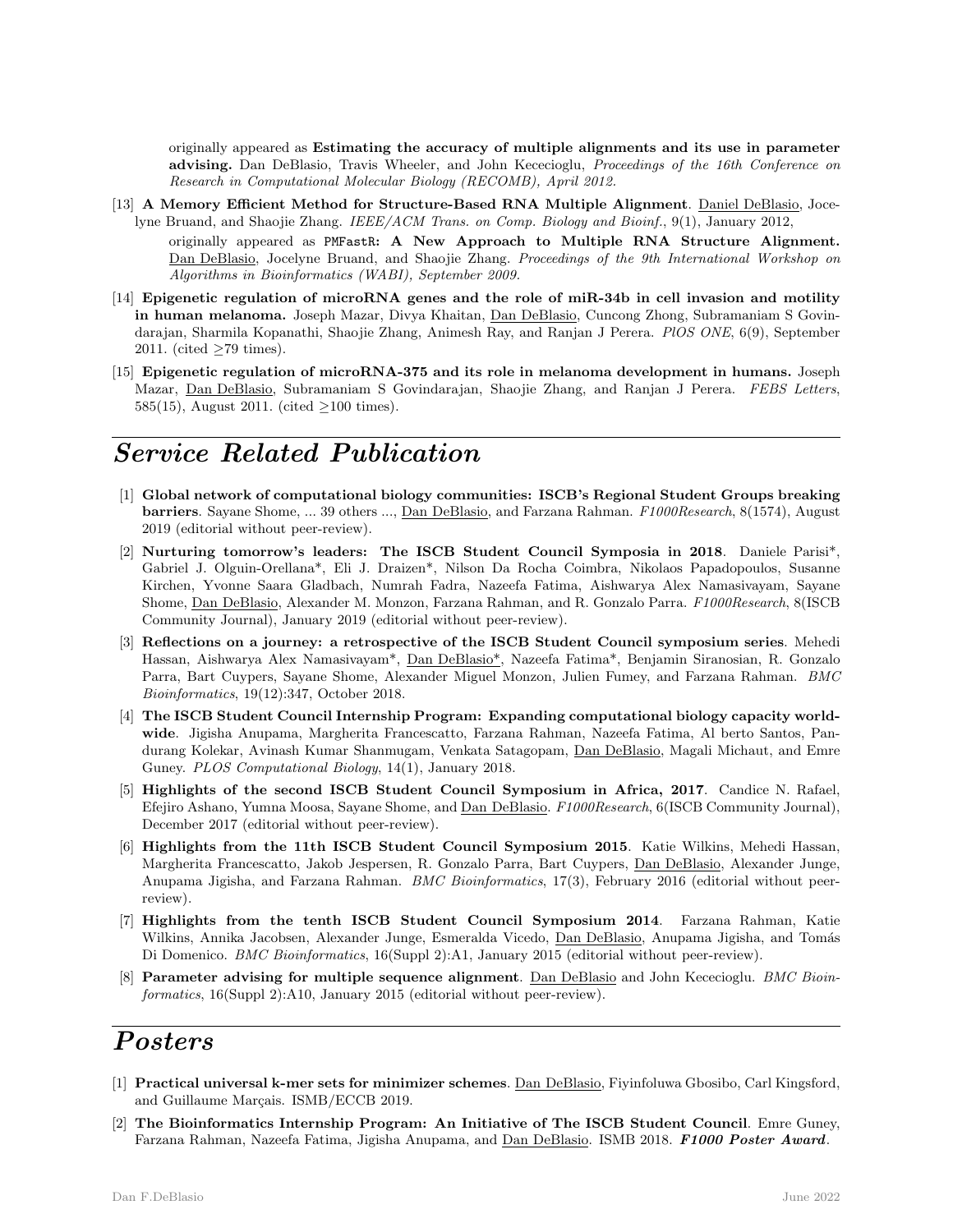- [3] Automatically eliminating errors induced by suboptimal parameter choices in transcript assembly. Dan DeBlasio, Kwanho Kim, and Carl Kingsford. ISMB 2018, ECCB 2018, WCB@ICML 2019.
- [4] Adaptive local realignment via parameter advising. Dan DeBlasio and John Kececioglu. ISMB 2016, WABI 2016, ACM-BCB 2016.
- [5] Ensemble multiple sequence alignment using advising. Dan DeBlasio and John Kececioglu. ISMB/ECCB 2015.
- [6] Learning parameter sets for alignment advising. Dan DeBlasio and John Kececioglu. ACM-BCB 2014.
- [7] Learning advisors for multiple sequence alignment. Dan DeBlasio and John Kececioglu. ISMB 2014.
- [8] FACET: a feature-based accuracy-estimation tool for protein multiple sequence alignments. Dan DeBlasio and John Kececioglu. ISMB/ECCB 2013, MAGE 2013, IGERT Symposium on Deep Genomics.
- [9] Improving the Quality of Protein Sequence Alignments. Dan DeBlasio and John Kececioglu. IGERT online poster competition, 2013, video: http://posterhall.org/igert2013/posters/350.
- [10] Estimating the Accuracy of Protein Multiple Alignments Without a Reference. Dan DeBlasio, Travis Wheeler, Vladamir Filkov, and John Kececioglu. ISMB/ECCB 2011.
- [11] A New Approach to Multiple RNA Structure Alignment. Dan DeBlasio, Jocelyn Bruand, Vineet Bafna, and Shaojie Zhang. RECOMB 2009.

### Invited Talks

- University of Texas at El Paso, Interdisciplinary Research Event · El Paso, TX · March 2022 · "Who needs a manual? Automating scientific tools to accelerate innovation"
- University of Texas at El Paso, Biology Department Seminar · El Paso, TX · October 2019 · "Toward building an automated bioinformatician: more accurate transcript assembly via parameter advising"
- Workshop on Automated Algorithm Design at the Toyota Technical Institute  $\cdot$  Chicago, IL  $\cdot$  August 2019 · "Toward building an automated bioinformatician: more accurate transcript assembly via parameter advising"
- Rutgers University, Camden · Camden, NJ · April  $2019$  · "Toward building an automated bioinformatician: parameter advising for improved scientific discovery"
- University of Texas at El Paso · El Paso,  $TX \cdot February$  2019 · "Toward building an automated bioinformatician: parameter advising for improved scientific discovery"
- Biological Data Science · Cold Spring Harbor, NY · November 2018 · "Building an automated bioinformatician-More accurate, large-scale genomic discovery using parameter advising"
- StringBio 2018 · Orlando, FL · October  $2018$  · "Multiple sequence alignment accuracy estimation and its role in creating an automated bioinformatician"
- ESCS 2018 · Athens, Greece · September 2018 · "Building an automated bioinformatician: More accurate, large-scale genomic discovery using parameter advising"
- ISMB 2018 · Chicago, IL · July  $2018$  · "Building an automated bioinformatician: More accurate, large-scale genomic discovery using parameter advising"
- **ISMB 2016** · Orlando, FL · July  $2016$  · "Adaptive local realignment via parameter advising"
- Carnegie Mellon University · Pittsburgh, PA · May 2016 · "Parameter advising for multiple sequence alignment"

Reed College · Portland, OR · March 2016 · "Parameter advising for multiple sequence alignment"

**ISCB Student Council Symposium 2014 · Boston, MA**  $\cdot$  *July 2014* · "Advising multiple sequence alignments"

### Released Software

Scallop Parameter Advising github.com/Kingsford-Group/scallopadvising

Feature-based Accuracy Estimator (Facet) facet.cs.arizona.edu

Opal v3.0 opal.cs.arizona.edu

Sister Clade Extractor (SiClE) eebweb.arizona.edu/sicle/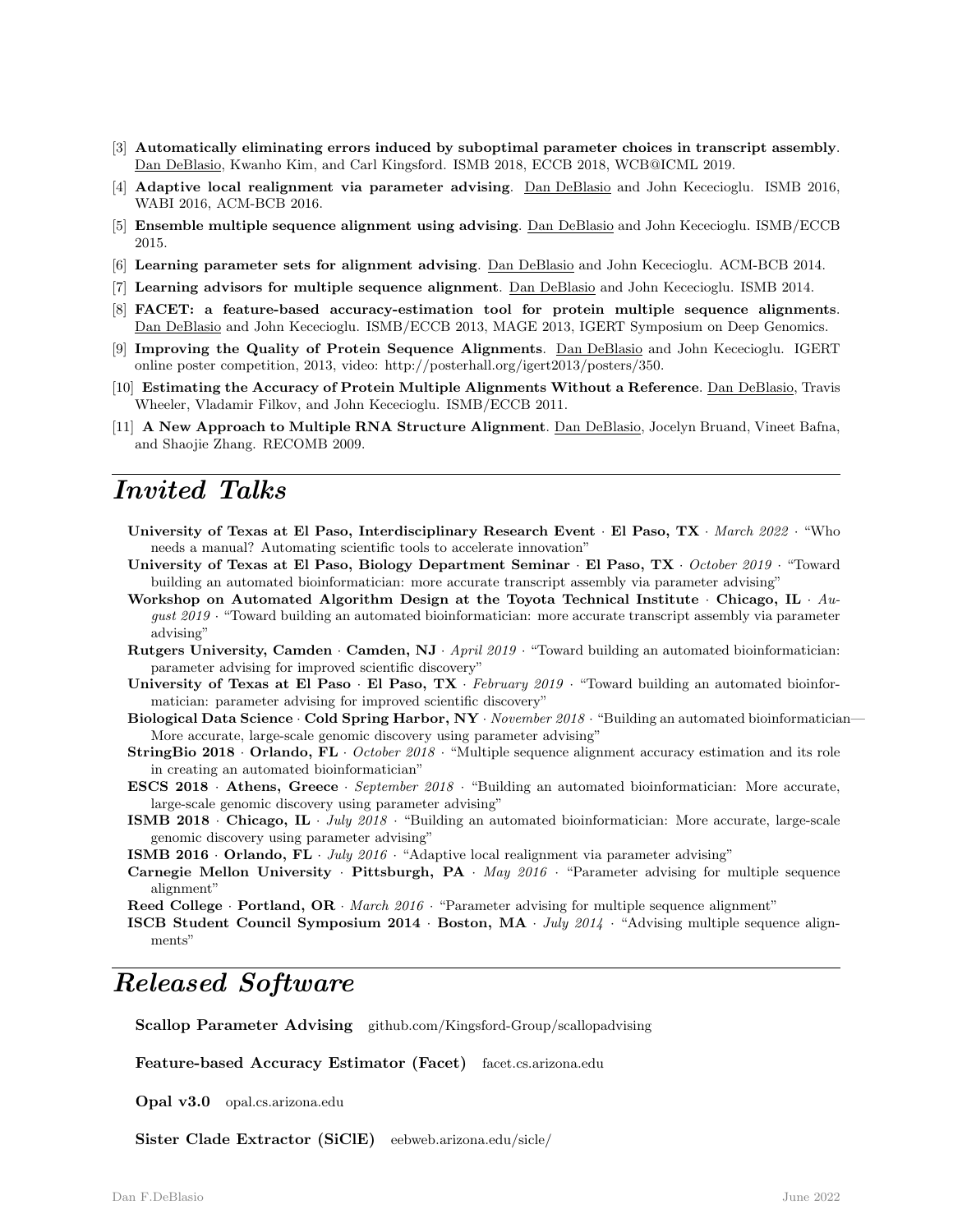#### Teaching Experience

Instructor University of Texas at El Paso, El Paso, TX Elementary Data Structures (CS 2401), Spring, Fall 2020, Fall 2021. Algorithmic Foundations of Computational Biology (CS 4390/5390), Fall 2019. Algorithms for Computational Biology (CS 4364/5364), Spring 2021, 2022.

Instructor Carnegie Mellon University · Pittsburgh, PA Advanced Topics in Computational Genomics (02-715), Spring 2018.

Instructor University of Arizona · Tucson, AZ Evolutionary and Functional Genomics Lab (ECOL 553L), Fall 2012.

Teaching Assistant University of Arizona · Tucson, AZ Evolutionary and Functional Genomics (ECOL 553), Fall 2012.

Teaching Assistant University of Central Florida · Orlando, FL Burnett Honors College Summer Institute (high school programming summer camp), Summer 2008. Burnett Honors College Summer Institute (high school programming summer camp), Summer 2007. Introduction to C Programming, Fall 2006

#### Honors and Awards

Best Student Poster Presentation, UTEP COURI Symposium, Spring 2022 (to advisee Demetrius Hernandez) Best Student Paper Award, ACM-BCB 2019 (to advisee Fiyin Gbosibo) Outstanding Poster Presentation, ISMB 2018 (presenting author for the EIC poster) Lane Fellowship, CMU CBD, 2016-2019 UA Department Fellowship, 2013,2014,2015 UA Department Service award, 2013 UA Department Scholarship award, 2016 NSF IGERT Fellow, 2010-2013 NSF REU in Computer Vision, 2006 Travel Fellowships  ${Event} - {Location} - {Funding Agency}$ ECCB 2018 — Athens, Greece — ISCB Student Council ISMB 2018 — Chicago, IL — ISCB ISMB/ECCB 2017 — Prague, Czech Republic — ISCB Student Council ISMB 2016 — Orlando, FL — ISCB Student Council ISMB/ECCB 2015 — Dublin, Ireland — ISCB Student Council ACM-BCB 2014 — Newport Beach, CA — NSF ISMB 2014 — Boston, MA — ISCB Student Council ISMB/ECCB 2013 — Berlin, Germany — NSF RECOMB 2012 — Barcelona, Spain — UA GPSC RECOMB 2012 — Barcelona, Spain — NSF ISMB/ECCB 2011 — Vienna, Austria — UA GPSC WABI 2009 — Philadelphia, PA — UCF Graduate Council RECOMB 2009 — Tucson, AZ — RECOMB RECOMB 2009 — Tucson, AZ — UCF Graduate Council

### Service and Leadership Activities

Member Professional organizations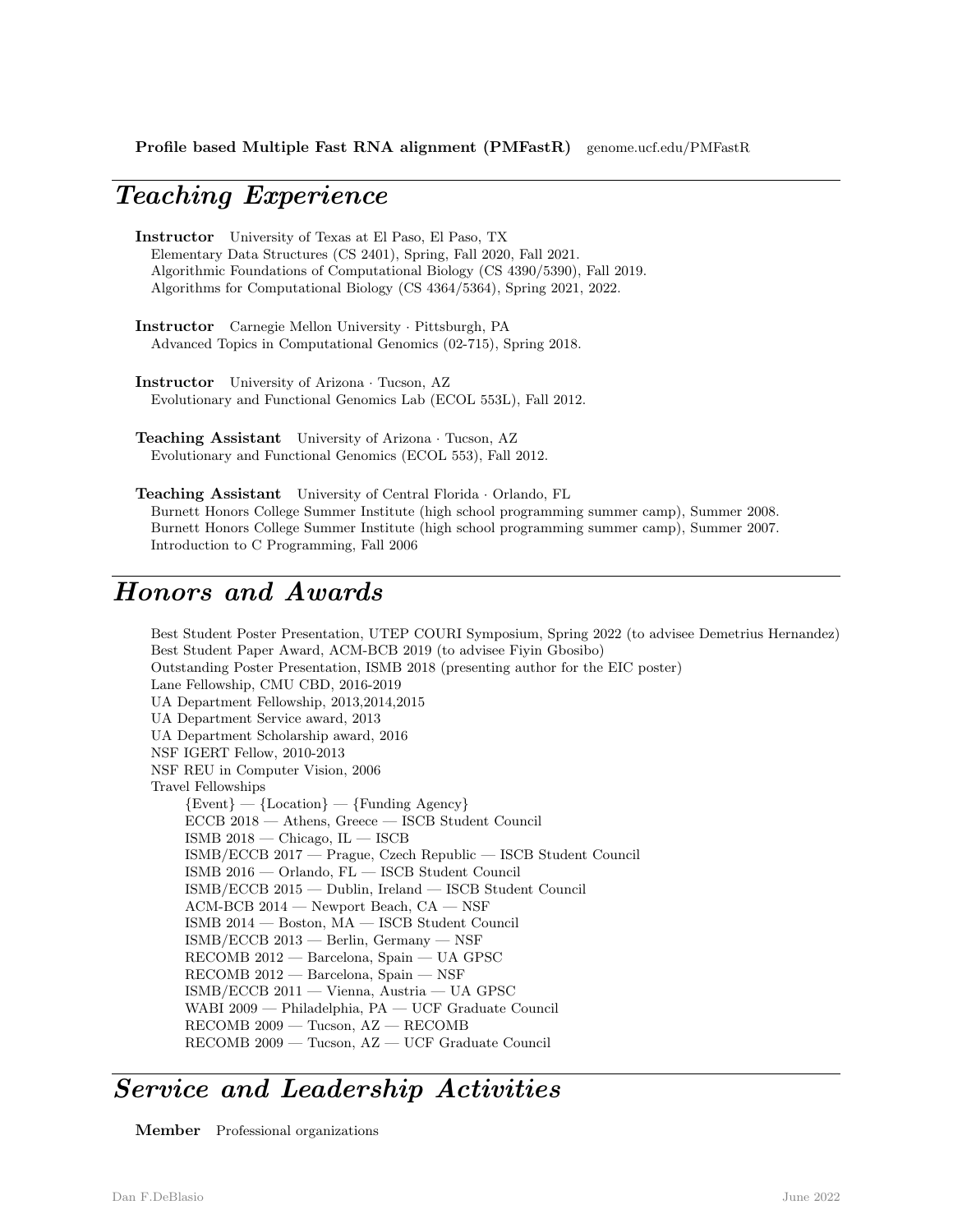International Society for Computational Biology (ISCB) Association for Computing Machinery (ACM), ACM SIGBio, ACM SIGAct Upsilon Pi Epsilon

#### Editor

Social Media Editor & Editorial Board Journal of Computational Biology

Committee Member International conferences and workshops.

Program Committee

IEEE ICCABS 2017; RECOMB-SEQ 2020, 2021, 2022; ISMB(/ECCB) 2020, 2021, 2022, ACM-BCB 2022 Outreach Coordinator ACM-BCB 2020

Organizing Committee

Workshop on the Future of Algorithms in Biology (FAB) 2018; ISCB SCS 2014, 2015, 2017; ISCB SCS-Africa 2017; ISCB SCS-Latin America 2018;

Student Activities Co-Chair

ACM-BCB 2016

Publicity Chair

ACM-BCB 2020

#### Reviewer

Research Grants

NSF BIO Directorate (2019, 2021), NSF CISE Directorate (2021), NSF MPS Directorate (2022), U.S.- Israel Binational Science Foundation (2021), Antwerp University Association (2021)

Books

CRC Press

#### **Journals**

Bioinformatics, BMC Bioinformatics, Journal of Computational Biology, AI (MDPI), PLOS One, PeerJ, Nucleic Acids Research, Journal of Health Informatics Research, Current Bioinformatics.

#### Conferences

ISCB SCS (2014-19), ISCB SCS-LA (2014), ISCB ESCS (2016), RECOMB (2017-20), WABI (2017,22), ISMB/ECCB (2017,19,21), IEEE ICCABS (2017), ISMB (2018,20,22), ACM-BCB (2018-22), Grace Hopper (2019), ESA (2019).

#### Competitions

ISMB Posters (2017-18), RECOMB Posters (2019), ISCB Wikipedia Competition (2017-20) **Other** 

ISCB SCS Travel Grants (2016-18), UA GPSC Travel Grants (various 2011-2014)

#### Board of Directors International Society for Computational Biology · 2017–2019

Student Council representative

advocate for students needs within the society

help make decisions on the societal operations

Web Committee Co-chair International Society for Computational Biology Student Council · 2012-2017 managed a group of student volunteers to maintain the ISCB-SC website oversaw the development and maintenance of the conference submission system

#### AGCCS Computer Science Representative University of Arizona · 7/2012–5/2013

Associate Graduate Council for the College of Science at the University of Arizona advocate for students in the Computer Science department in affairs to the deans and college administration

Executive Team International Society for Computational Biology Student Council · 2017–2019 oversee and advise on committee actions and conference planning help make decisions on the council operations